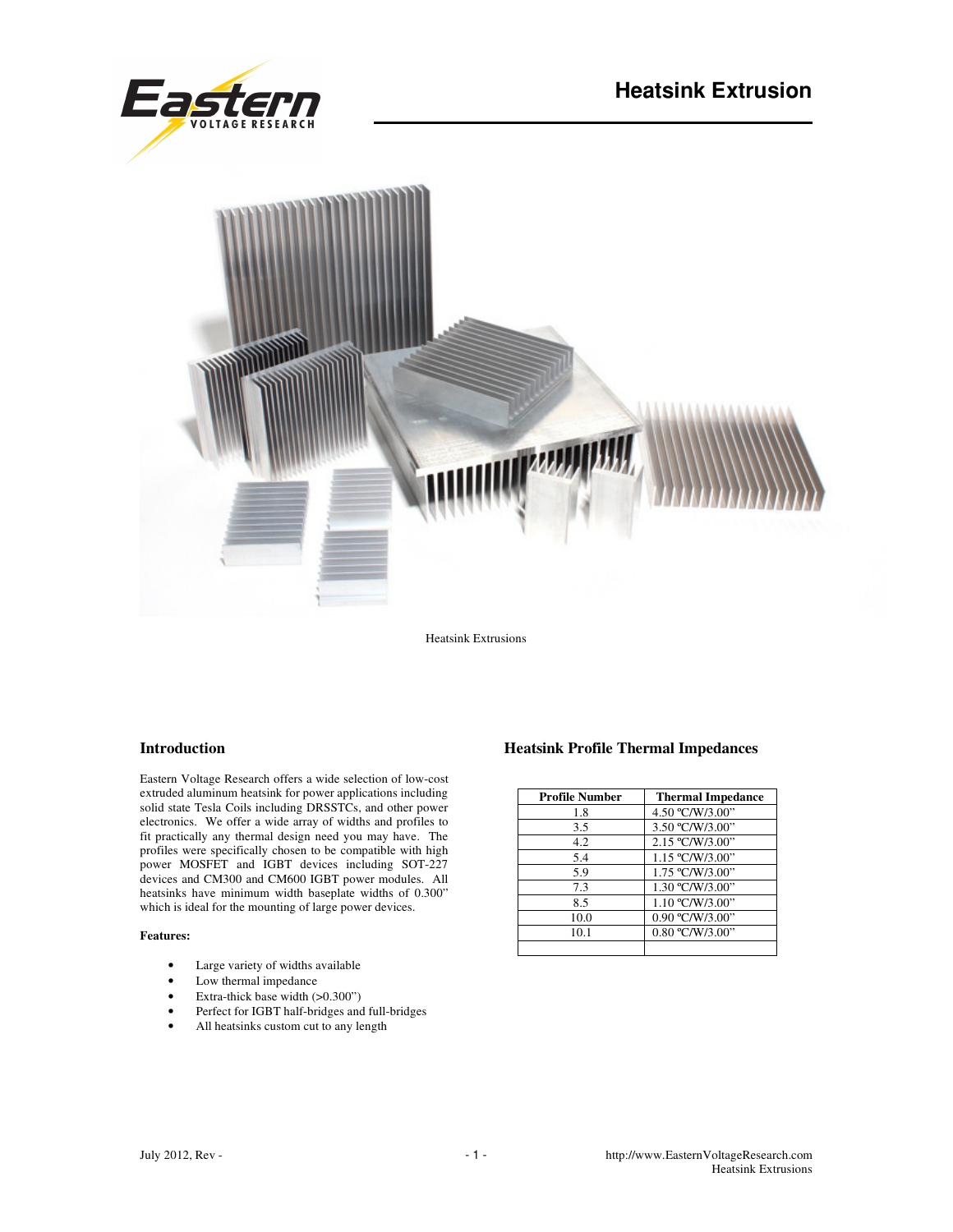



Heatsink 1.8 Profile (Thermal Impedance 4.50 ºC/W/3.00")



Heatsink 3.5 Profile (Thermal Impedance TBD ºC/W/3.00")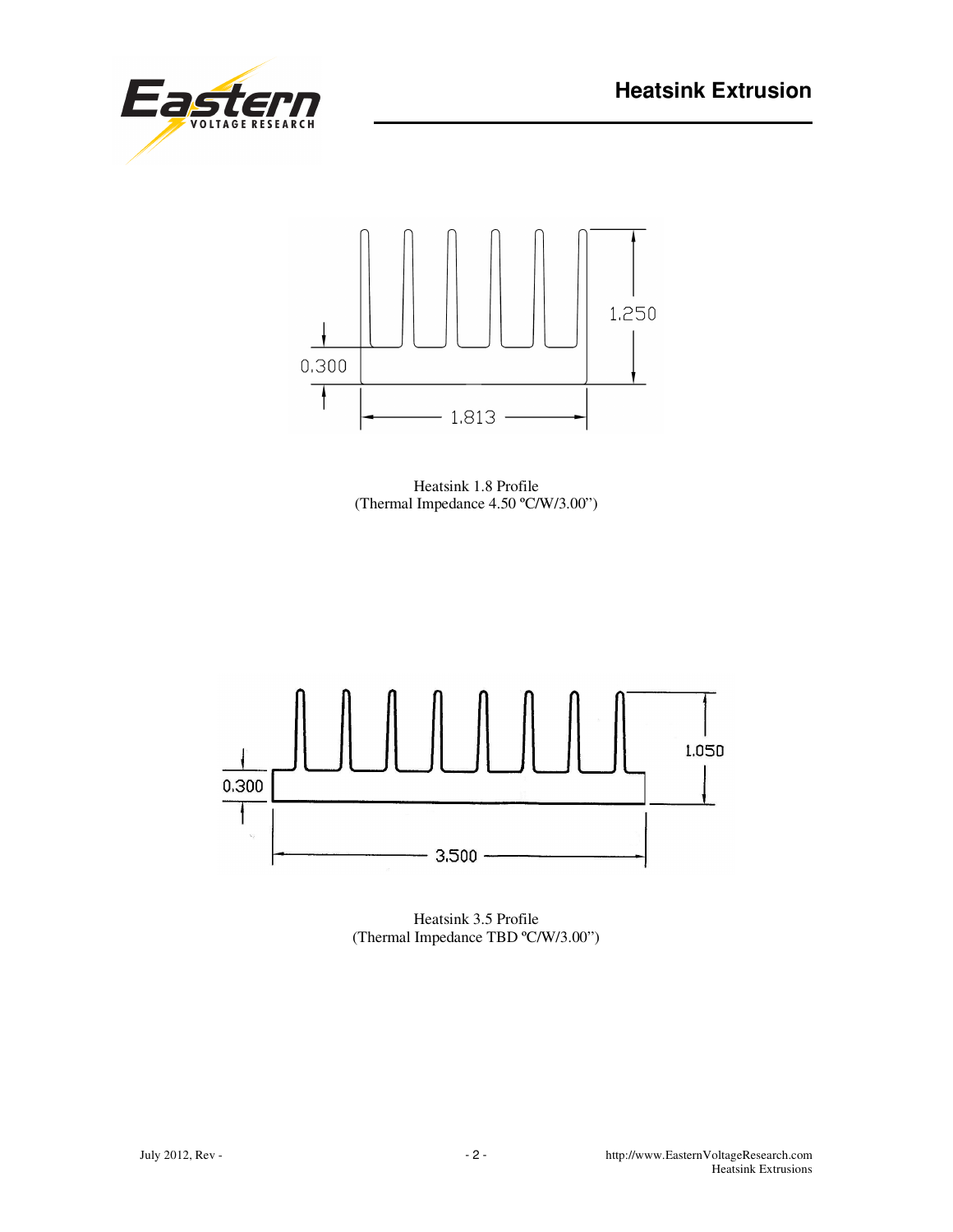



Heatsink 5.9 Profile (Thermal Impedance 1.75 ºC/W/3.00")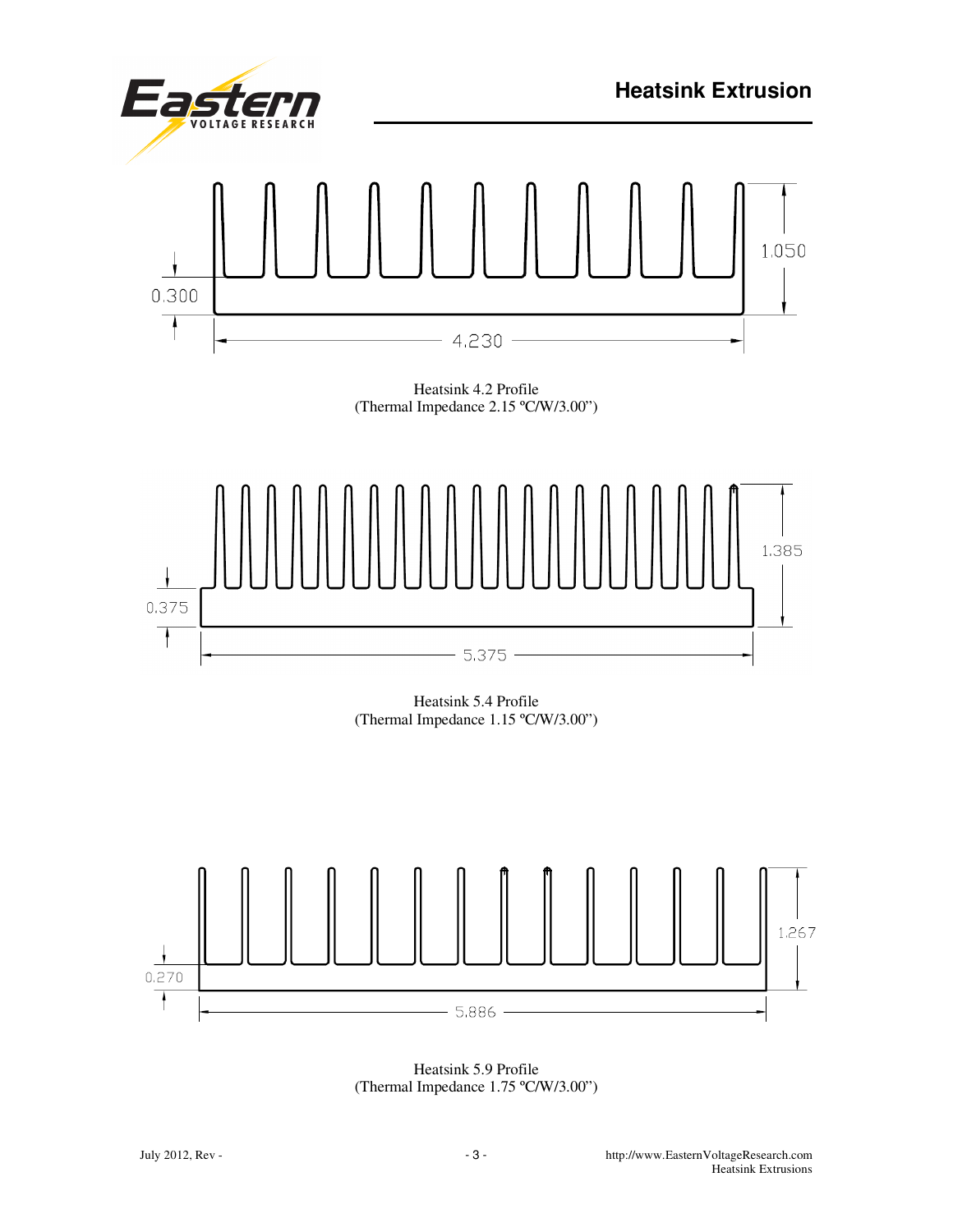

Heatsink 8.5 Profile (Thermal Impedance 1.10 ºC/W/3.00")



Heatsink 10.0 Profile (Thermal Impedance 0.90 ºC/W/3.00")